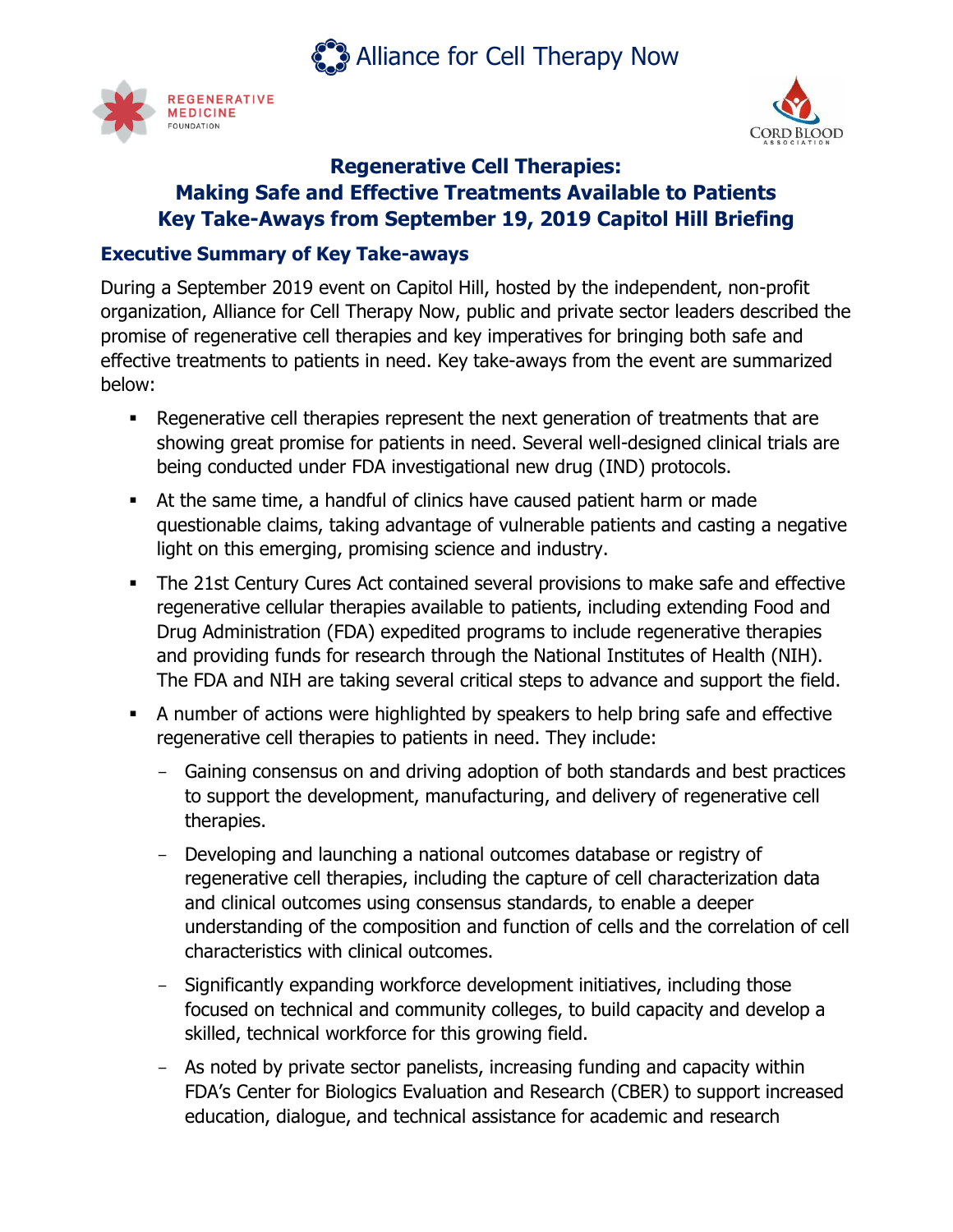institutions, industry innovators, and practitioners, to support their understanding of and compliance with new FDA regulations, as well as continued enforcement efforts against clinics and others that are causing patient harm.

- As noted by private sector panelists, increasing and sustaining NIH funding for regenerative cell therapy research and clinical trials support, to advance the science and the field.

A summary of insights shared during the Congressional briefing is provided below.

### **Background**

The Alliance for Cell Therapy Now, a 501(c)6organization devoted to advancing the availability of safe and effective cell therapies for patients in need, hosted a briefing in the Senate Hart Office Building on Capitol Hill on September 19, 2019, in collaboration with the Regenerative Medicine Foundation and the Cord Blood Association. Event videos, presentation slides, photos, and speaker bios can be found at [http://allianceforcelltherapynow.org/events/.](http://allianceforcelltherapynow.org/events/)

During the event, national leaders representing academic and research institutions, health systems, patients, and the federal government, came together to offer key insights for advancing the development and delivery of safe and effective regenerative cell therapy products to help patients in need. Janet Marchibroda, President of the Alliance for Cell Therapy Now, kicked off the event with a high-level overview of the current state of the field, a summary of key imperatives to advance regenerative cell therapies, and an overview of the event, described below:

- Regenerative cell therapy research and the promise for patients;
- Cell characterization and scalable manufacturing to assure quality control and improve access for patients; and
- **EXECT** A review of federal activities for protecting patients through rigorous science and safety.

A detailed summary of speaker insights in each of these three key areas is provided below.

### **Regenerative Cell Therapy Research and the Promise for Patients**

Regenerative cell therapies represent the next generation of groundbreaking treatments that are showing great promise in cardiology, neurology, oncology, orthopedics, osteoarthritis, and engineering of organs to support patients in need. Several welldesigned clinical trials are now being conducted under FDA IND protocols.

Leading researchers shared a summary of research that has been performed or is underway during a panel discussion moderated by Dr. Fred Sanfilippo of Emory University and the Marcus Foundation, the latter of which has provided more than \$100 million in grants to support clinical trials in regenerative cell therapy.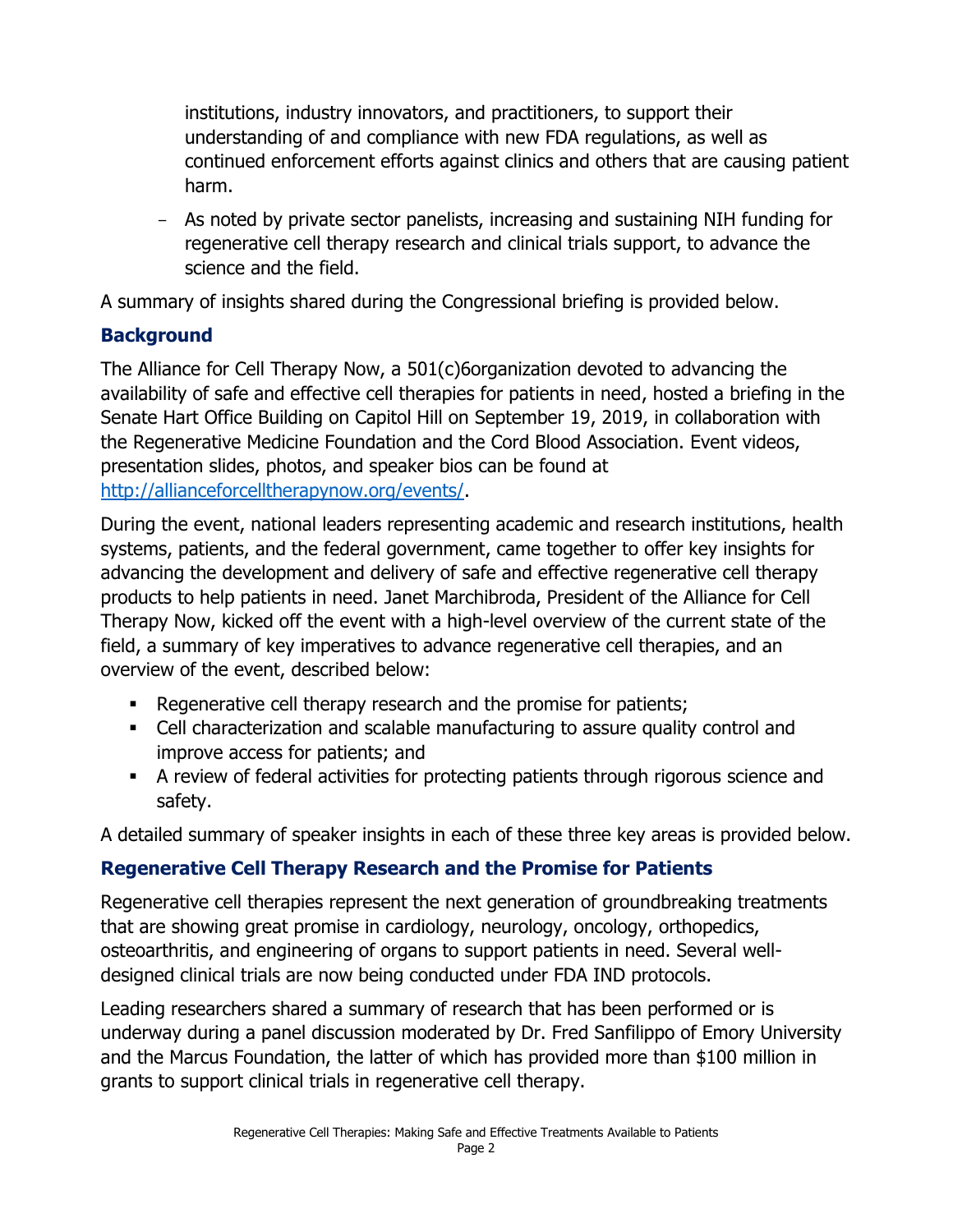- Dr. Anthony Atala of the Wake Forest Institute for Regenerative Medicine described several studies, including those related to the use of the patient's own tissuespecific cells for the treatment of shoulder rotator cuff injuries and kidney disease, as well as for the engineering of urethras, blood vessels, and bladders implanted in patients. Dr. Atala also described activities of the Regenerative Medicine Innovation Manufacturing Consortium, a private-public partnership of industry, government, and academia, with the goal of accelerating the production of cell-based therapies for patients by improving and standardizing manufacturing technologies, such as bioreactors, cell media, and bio-inks for 3D printing.
- Dr. Joanne Kurtzberg of Duke University School of Medicine described promising clinical trials underway to assess the use of umbilical cord blood cells and cord tissue-derived mesenchymal stem cells (MSCs) to treat children with hypoxicischemic encephalopathy (HIE), cerebral palsy, and autism spectrum disorder, as well as the use of cord blood cells to treat adults with stroke.
- Dr. David Pearce of Sanford Health described clinical trials for cell therapy treatments for patients with osteoarthritis of the wrist, facet joint osteoarthritis, and partial thickness rotator cuff tears. Dr. Pearce also described a multi-center trial of stem cell therapy for osteoarthritis in the knee involving Sanford Health, Emory University, Duke University, and the Andrews Research Education Foundation, which is comparing outcomes of cell therapies, including bone marrow aspirate concentrate, umbilical cord-derived MSCs, and adipose-derived stem cells, against corticosteroid injection.

Panelists described several actions to support the advancement of both safe and effective cell therapies for patients, including the need for additional funding for the NIH for regenerative medicine research and clinical trials support, expanded patient access to therapies deemed to be both safe and effective, increased regulatory support and assistance from the FDA, strategies to improve and reduce the costs of manufacturing, and workforce development initiatives.

### **Cell Characterization and Scalable Manufacturing**

Dr. Krishnendu Roy of the Georgia Institute of Technology (Georgia Tech) described both the challenges and the promising work underway to assist with reproducibly manufacturing living cells at large-scale, with consistent, predictive, and therapeutic quality, at low cost. Dr. Roy highlighted several key challenges associated with this goal, such as the need for greater quality control and assurance, including the identification of critical quality attributes, greater knowledge of the mechanisms of action, development of critical process parameters, and standards and best practices. He also highlighted the importance of a trained workforce, emphasizing the need for a greater number of technical college graduates—who represent the backbone of the manufacturing workforce—as well as undergraduate and graduate degree holders.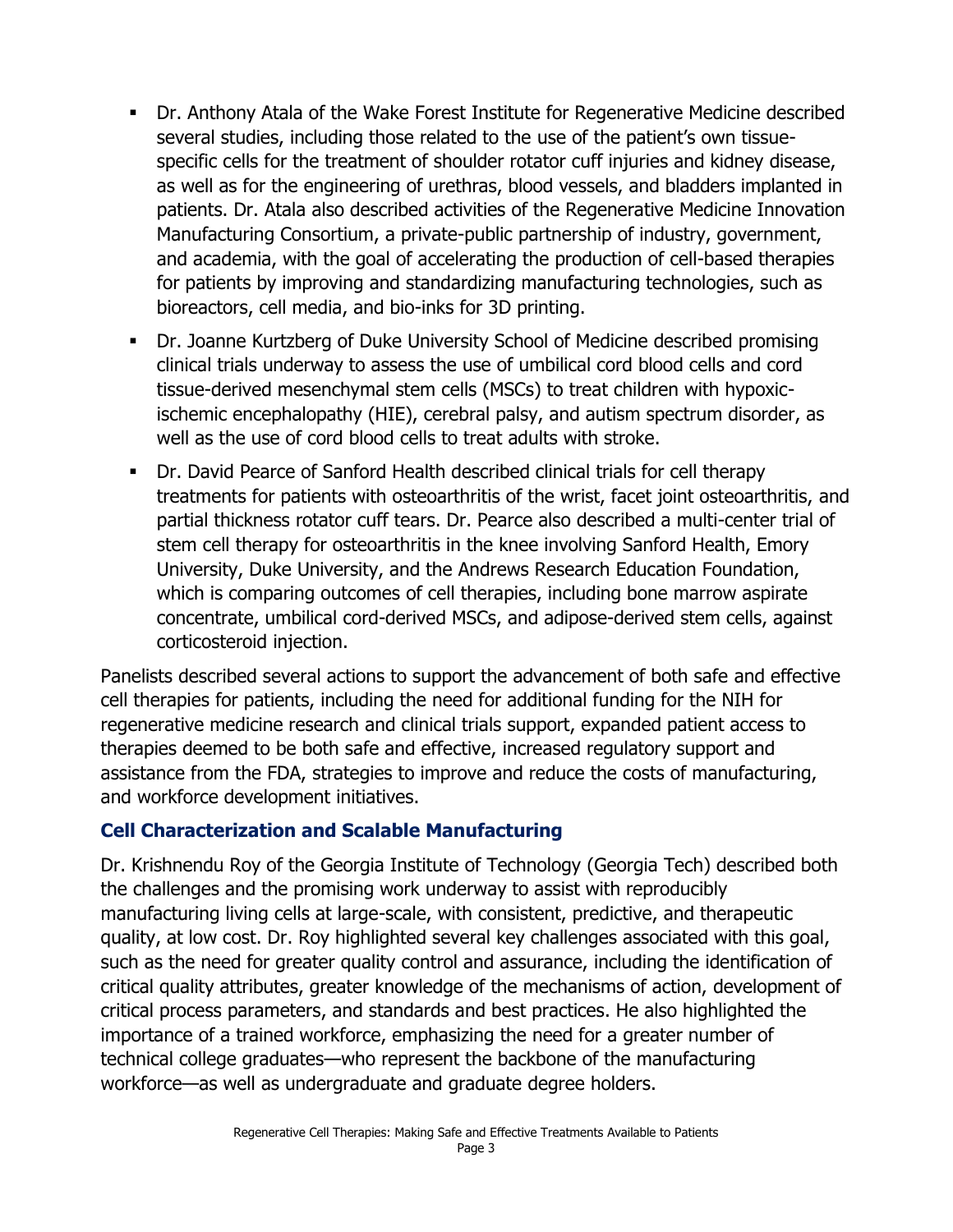Dr. Roy also highlighted several public-private efforts designed to advance cell manufacturing, including the National Science Foundation-funded Engineering Research Center for Cell Manufacturing Technologies (CMaT), an eight university national consortium between academia, industry, and the government, and the development of a national roadmap, [Achieving Large-Scale, Cost-Effective, Reproducible Manufacturing of](http://www.cellmanufacturingusa.org/sites/default/files/NCMC-Roadmap-Update_07-28-2017.pdf)  [High-Quality Cells,](http://www.cellmanufacturingusa.org/sites/default/files/NCMC-Roadmap-Update_07-28-2017.pdf) by the National Cell Manufacturing Consortium with funding from the National Institute of Standards and Technology (NIST) Advanced Manufacturing Technology Consortia (AMTech) program.

# **Protecting Patients through Rigorous Science and Safety**

Several speakers observed that a handful of clinics have caused patient harm or have made questionable claims, taking advantage of vulnerable patients and casting a negative light on this emerging, promising science and industry.

Bernard Siegel of the Regenerative Medicine Foundation offered examples of stem cell clinics direct-to-consumer advertising in southern Florida, and the need for both consumer education and continued efforts by the FDA to address bad actors. Mr. Siegel, private sector panelists, and several meeting participants expressed support for FDA's increased efforts to enforce its regulations and protect patients from unsafe therapies, as well as the need for additional resources to help CBER carry out its public mission.

Mr. Siegel also discussed the need for workforce development initiatives, particularly those housed within technical programs and community colleges, to provide a much-needed, skilled workforce for this growing field. He also called for the capture and sharing of data through a federally-funded outcomes database.

Dr. Amy Patterson of the NIH highlighted her agency's mission, which is to advance the health of all people through biomedical research, as well as NIH principles, including those related to scientific rigor, reproducibility, integrity, and the broad sharing of research data and materials. During her remarks, Dr. Patterson highlighted the NIH's recognition of the promise of regenerative medicine, citing that it is one of the most exciting fields in biomedical research, because it aims to not simply treat symptoms, but to actually replace and restore cells and tissues damaged by injury, disease, or aging.

Like other speakers, Dr. Patterson spoke of the importance of rigorous science and the avoidance of hype, stating that marketing of untested, unapproved products and harms to some individuals using untested products could erode public trust.

Dr. Patterson highlighted a number of scientific barriers related to regenerative medicine which emerged from a multi-sector workshop co-hosted by the NIH and the FDA:

- Need for regulatory support to enable development of robust IND/investigational device exemption (IDE) applications;
- Challenges related to transitioning from laboratory- to clinical-grade manufacturing of cell products;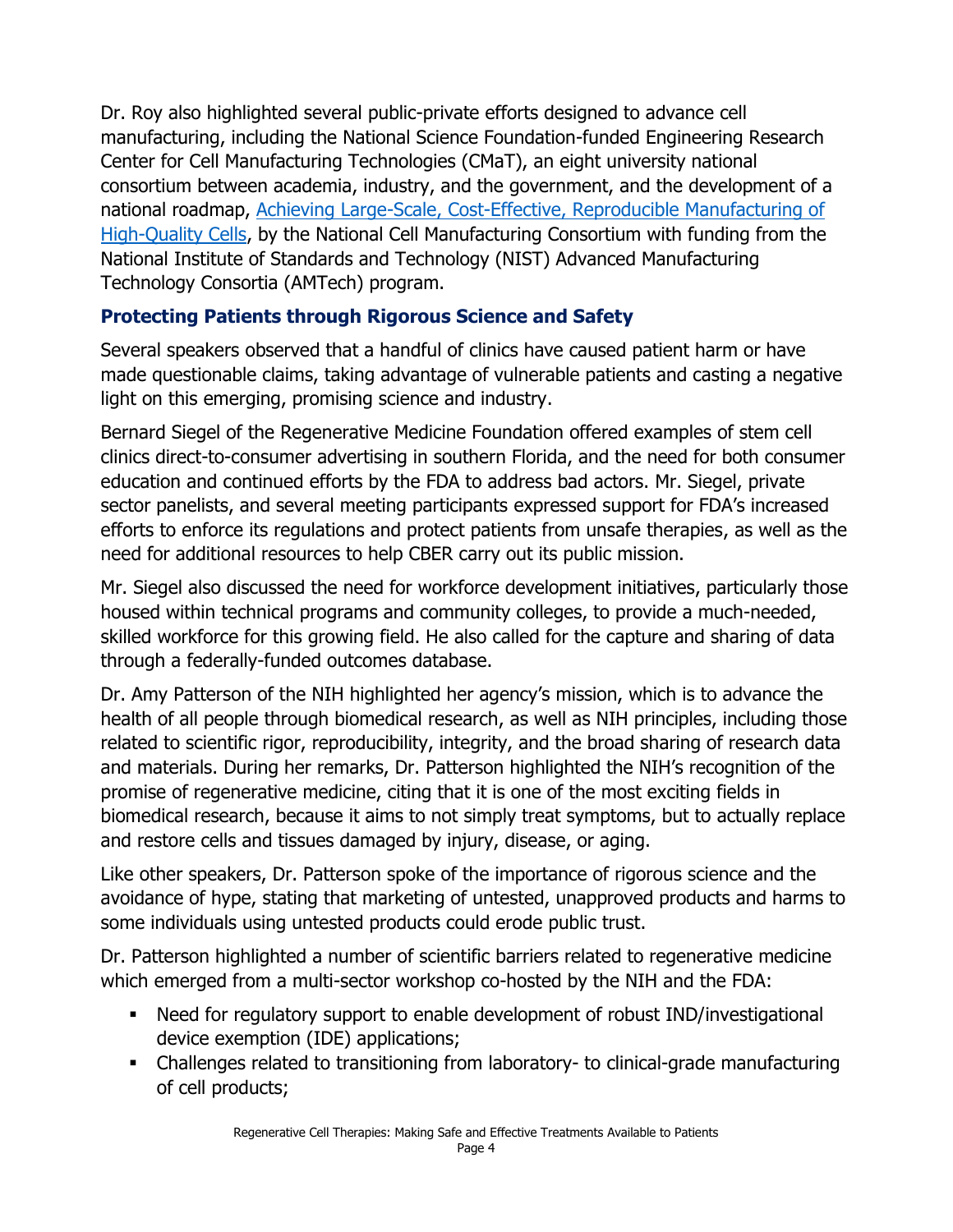- Limited understanding of the identity and nature of regenerative medicine cell products used in the clinic; and
- Limited availability of standardized data for analysis across studies, which hampers advancement of the field.

Dr. Patterson emphasized that in-depth cell characterization underpins the research and development pathway toward treatment, and that such characterization should include specifications, critical quality attributes, and deep fingerprinting.

Dr. Patterson also shared NIH's progress in supporting regenerative medicine, including establishment of the Regenerative Medicine Innovation Project, which funds late-stage pre-clinical and IND/IDE-enabling studies, resources to help investigators address critical challenges, and the development of an innovative model to support research. It is important to note that funding for this work—which was authorized by the 21st Century Cures Act—runs out after FY 2020.

Dr. Patterson summarized several key factors that would help realize the promise of regenerative medicine, including:

- **EXECT** Rigorous science and regulatory compliance to advance the field and promote public trust;
- Assisting investigators in developing clinical-grade cell products to optimize the ability to manufacture cells that will produce the intended clinical effects;
- Standardizing and collecting in-depth cell characterization data and individual level participant data to enable deeper understanding of the composition and function of stem cell products and correlation of cell characteristics with clinical outcomes; and
- Use of common vocabularies and a cloud-based platform for sharing, integration, and analysis of product and clinical data to enable analyses across studies.

Dr. Patterson highlighted an NIH-FDA-NIST effort--the Regenerative Medicine Innovation Catalyst—which will help advance progress in these areas. This multi-agency collaboration, to be conducted in consultation with the regenerative medicine community, will establish a network of academic and private sector entities that will conduct the following, serving as pilot for a new model to support and conduct regenerative medicine clinical research:

- Provide manufacturing support and regulatory "coaching";
- Apply advanced technologies for in-depth cell characterization;
- Develop data standards and common data elements; and
- Promote collection and sharing of standardized cell product and clinical outcomes data.

Dr. Peter Marks, Director of the Center for Biologics Evaluation and Research at the FDA began his remarks by sharing the FDA's commitment to advance the development of safe and effective cellular therapies to help address unmet medical needs, noting that this could be accomplished by: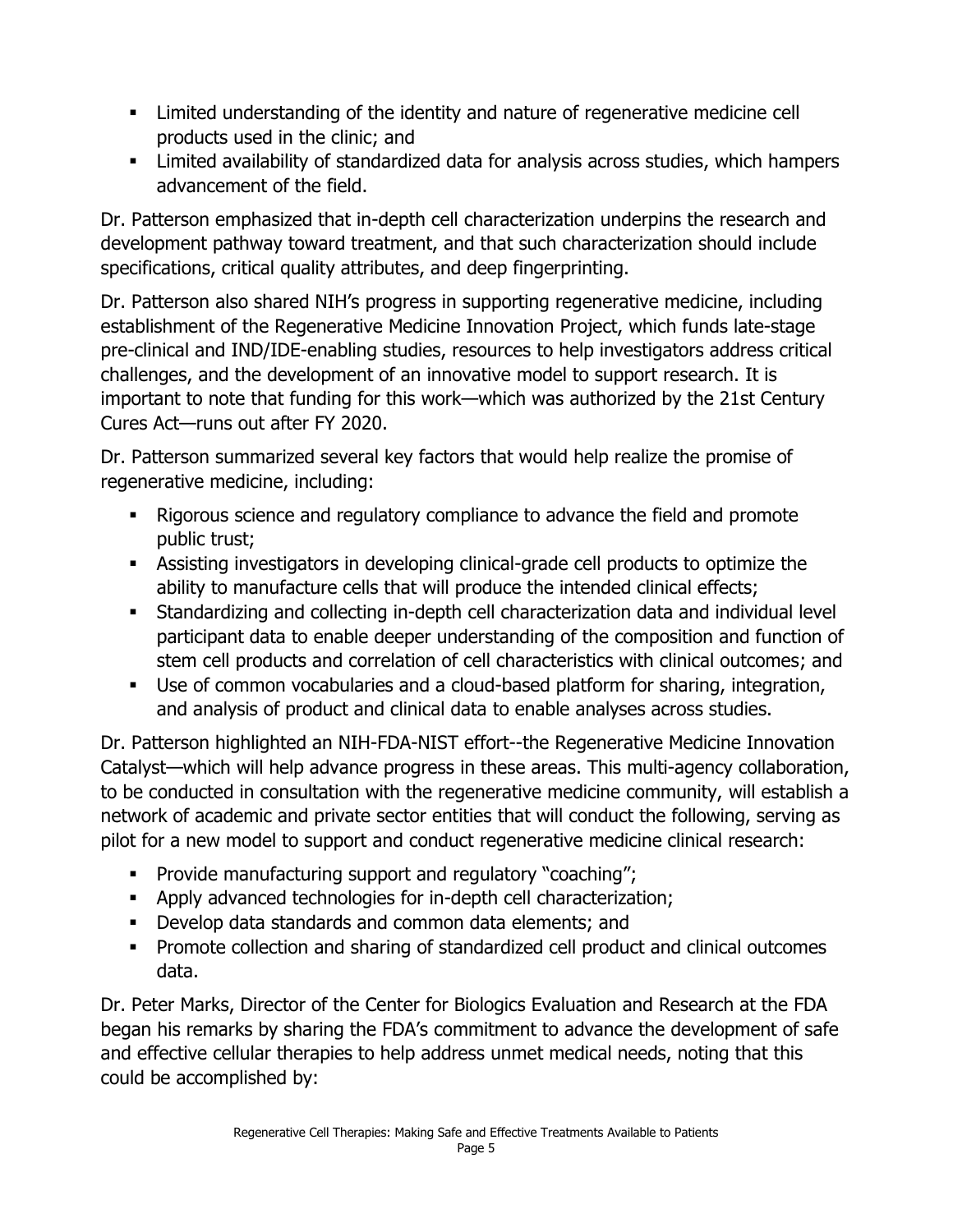- Encouraging sponsor interactions with the agency;
- Deployment of all applicable development programs; and
- **•** Appropriate action when needed to protect patients.

Dr. Marks described the two-tier regulatory structure for human cells, tissues, or cellular or tissue-based products (HCT/Ps):

## ▪ **Section 361 HCT/Ps**

These HCT/Ps contain or consist of human cells or tissues that are intended for implantation, transplantation, infusion, or transfer into a human recipient (§ 1271.3(d)). Examples include skin, MSCs, and hematopoietic progenitor cells from cord blood. These products are regulated solely under authority of section 361, subject to "Tissue Regulations" (21 CFR Part 1271), and premarket review and approval are not required.

### ▪ **Section 351 HCT/Ps**

These HCT/Ps are regulated under the authority of section 361 and section 351 of Public Health Service Act and/or the Federal Food, Drug, & Cosmetic Act. A license is needed to distribute such products in interstate commerce; such products must be safe, pure, potent; and FDA has suspension/revocation power and recall authority.

According to the FDA, to be regulated solely under section 361 of the Public Health Service Act, HCT/Ps must meet the following criteria (21 CFR Part 1271.10(a)):

- **■** Minimally manipulated;
- **•** Intended for homologous use only;
- Not combined with another article (with some exceptions); AND
- Either:
	- Does not have a systemic effect and is not dependent upon the metabolic activity of living cells for its primary function; or
	- Has a systemic effect or is dependent upon the metabolic activity of living cells for its primary function, and is for autologous, 1st or 2nd degree blood relative, or reproductive use.

The FDA has released a suite of regenerative medicine final guidance documents, summarized below, which are designed to clarify existing regulations to make it simpler for sponsors to determine if they need to obtain premarket authorization for their products and to expedite the development and approval of safe and effective innovative regenerative medicine therapies and associated devices.

- Same Surgical Procedure Exception under 21 CFR 1271.15(b): Questions and Answers Regarding the Scope of the Exception;
- Regulatory Considerations for Human Cell, Tissues, and Cellular and Tissue-Based Products: Minimal Manipulation and Homologous Use;
- Evaluation of Devices Used with Regenerative Medicine Advanced Therapies; and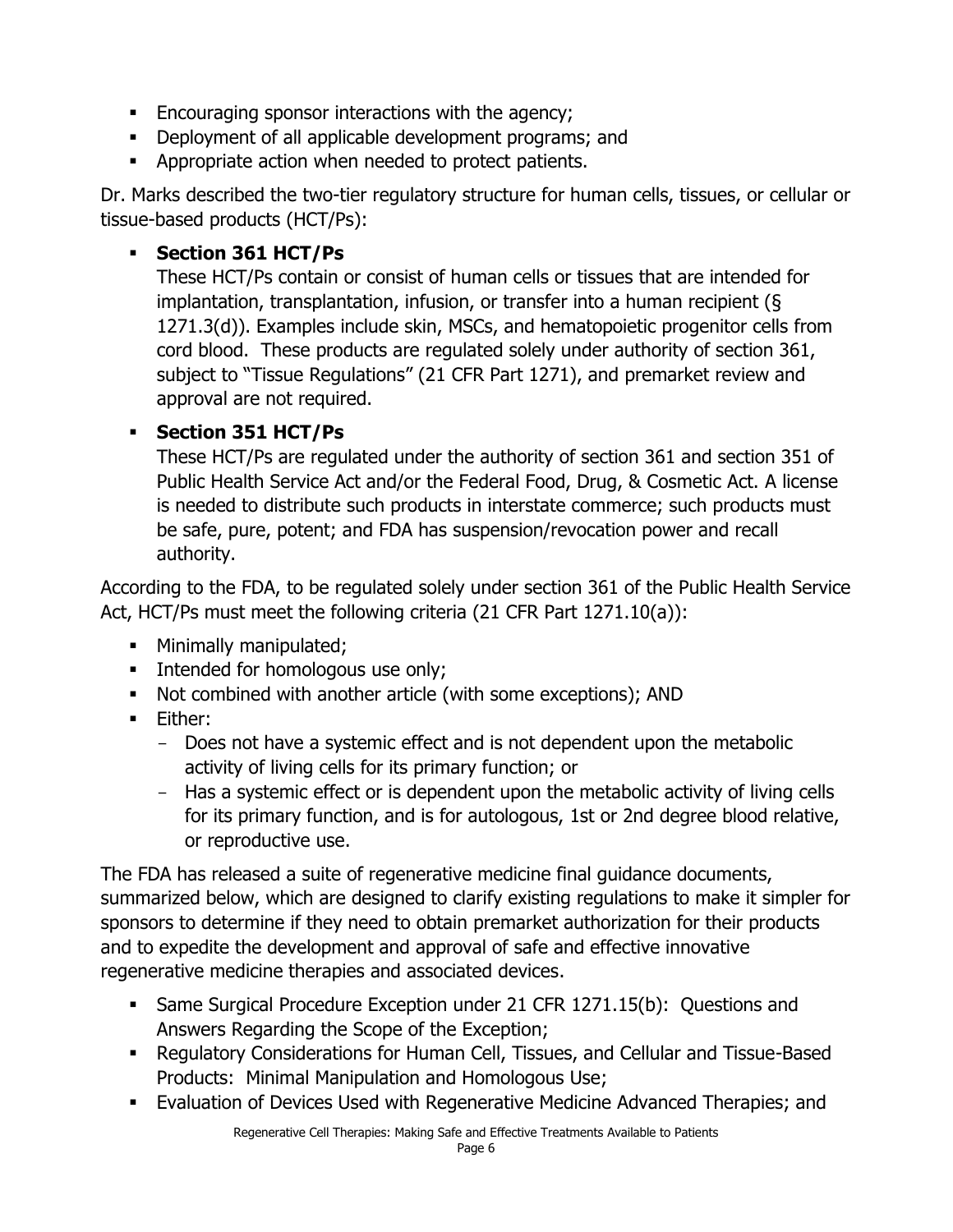■ Expedited Programs for Regenerative Medicine Therapies for Serious Conditions.

To give manufacturers time to determine if they need to submit an IND or marketing application in light of such guidance and, if such an application is needed, to prepare the IND or marketing application, FDA publicized a 36-month period of enforcement discretion which ends on November 20, 2020, for products based on a determination of the risk to public health.

The 21st Century Cures Act contained several provisions to make safe and effective regenerative cellular therapies available to patients, including extending FDA expedited programs to include regenerative therapies. In response to the Act, the FDA created the Regenerative Medicine Advanced Therapy Designation (RMAT). The RMAT designation is applicable to products addressing serious conditions for which preliminary clinical evidence indicates the potential to address unmet medical needs. Designated products are eligible as appropriate for priority review and accelerated approval.

Dr. Marks shared information about the number of RMAT designations granted as of August 31, 2019, stating that of 115 requests, 44 were granted the RMAT designation, 61 were denied, 4 were withdrawn, and 6 are still pending.

Dr. Marks also shared information about two programs designed to provide regulatory assistance.



- **The Initial Targeted Engagement for Regulatory Advice on CBER Products** (INTERACT) Program, which encourages early FDA interaction with sponsors and replaces the pre-pre-IND meeting process across CBER regarding preclinical, manufacturing and, clinical development plans.
- **The Tissue Reference Group Rapid Inquiry Program (TRIP), which helps** manufacturers of HCT/Ps obtain a rapid, preliminary, informal, non-binding assessment from FDA regarding how specific HCT/Ps are regulated.

In closing, Dr. Marks reiterated the FDA's commitment to advance this "tremendously exciting area." According to Dr. Marks, regenerative cell therapies will only come to benefit people to the extent that "we put rigor into the science to develop such products."

## **Acknowledgements**

The Alliance for Cell Therapy Now and its leadership acknowledge and express their gratitude to Senator David Perdue, who made this Congressional briefing possible.

The Alliance for Cell Therapy Now also thanks the Regenerative Medicine Foundation and the Cord Blood Association for their collaboration on this event.